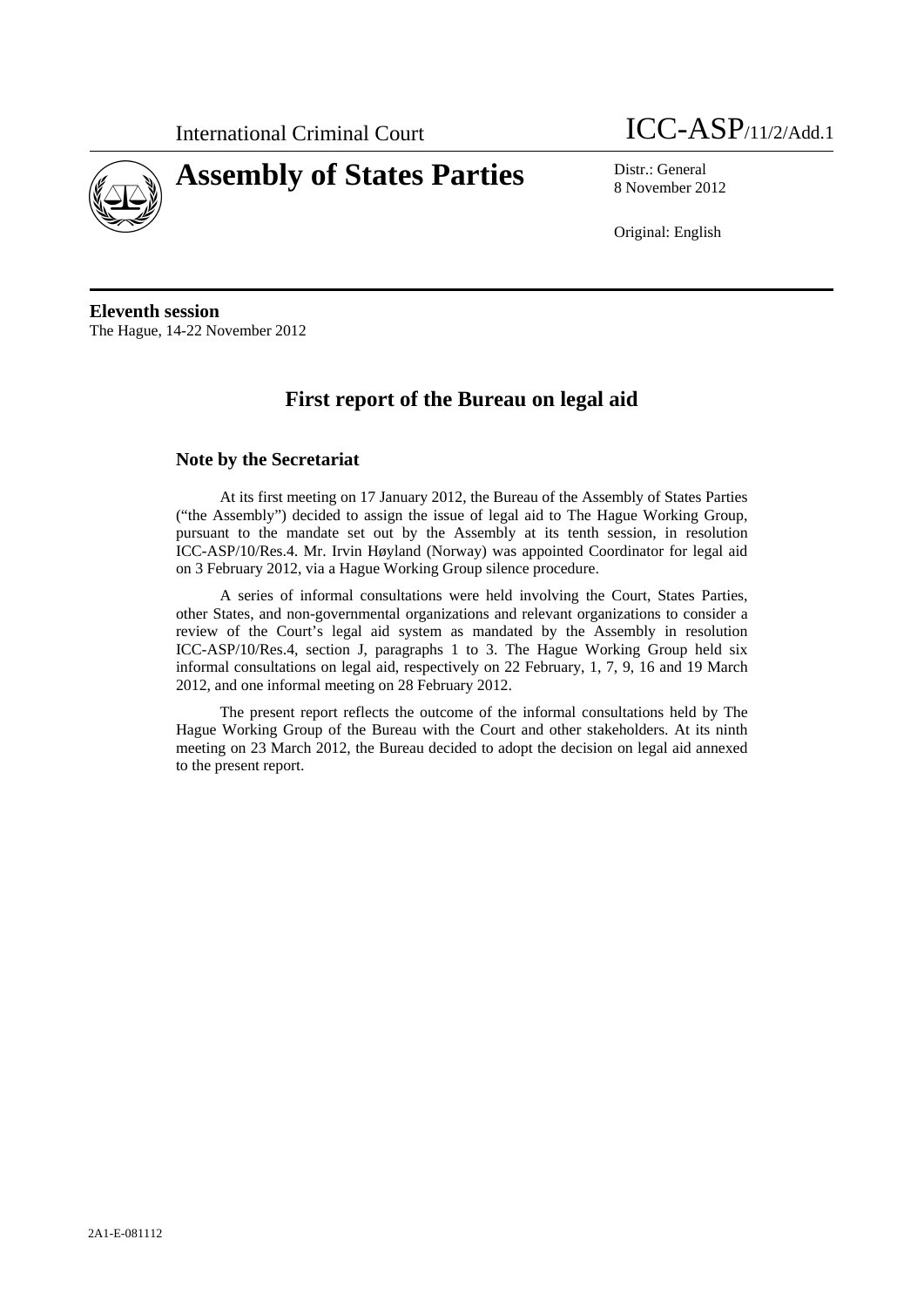# *Content*

|        |                 |                      |                                                                                                                 | page |  |  |  |  |
|--------|-----------------|----------------------|-----------------------------------------------------------------------------------------------------------------|------|--|--|--|--|
| I.     |                 |                      |                                                                                                                 |      |  |  |  |  |
| H.     |                 |                      |                                                                                                                 |      |  |  |  |  |
| III.   |                 | Consultation process |                                                                                                                 |      |  |  |  |  |
| IV.    |                 |                      |                                                                                                                 |      |  |  |  |  |
|        | A.              |                      | Savings in the 2012 budget from the Registry's 15 February 2012                                                 |      |  |  |  |  |
|        | <b>B.</b>       |                      |                                                                                                                 |      |  |  |  |  |
|        | $\mathcal{C}$ . | Travel policy        |                                                                                                                 |      |  |  |  |  |
|        | D.              |                      |                                                                                                                 |      |  |  |  |  |
|        | Е.              |                      |                                                                                                                 |      |  |  |  |  |
|        | $\mathbf{F}$    |                      |                                                                                                                 |      |  |  |  |  |
| Annex: |                 |                      |                                                                                                                 |      |  |  |  |  |
|        |                 | Appendix I:          | Implementation of the revised system of remuneration                                                            | 9    |  |  |  |  |
|        |                 | Appendix II:         | Proposal for a review of the legal aid system of the Court<br>in accordance with resolution ICC-ASP/10/Res.4 of |      |  |  |  |  |
|        |                 |                      | Attachment:                                                                                                     | 18   |  |  |  |  |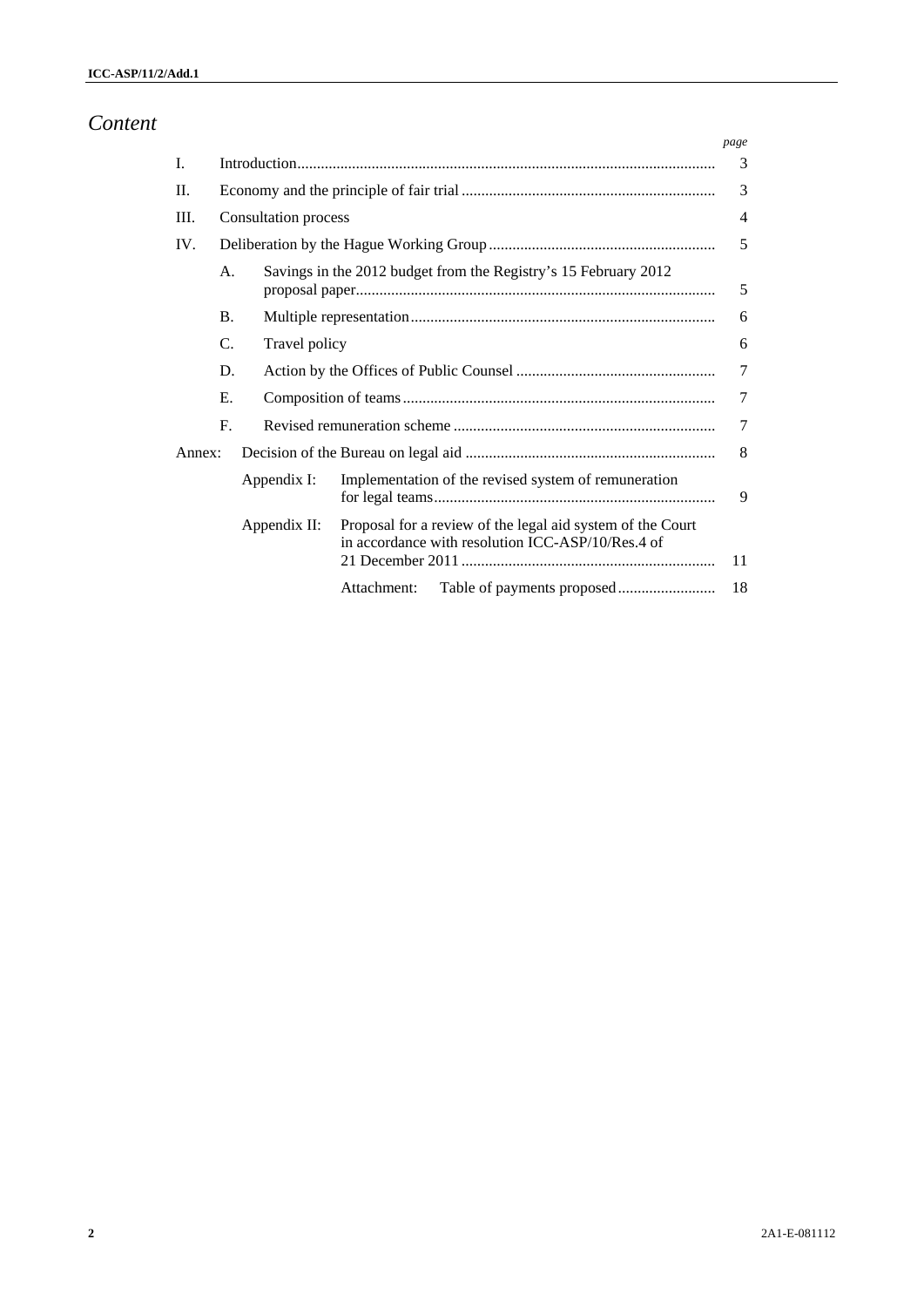# **I. Introduction**

1. The Hague Working Group focused on the most pressing issue, i.e. the implementation of the elements identified in the "Proposal for a review of the legal aid system of the Court in accordance with resolution ICC-ASP/10/Res.4 of 21 December 2011 (the proposal paper)", submitted by the Registry on 15 February 2012 (French original). It was understood that the comprehensive review of the legal aid system would need further consideration in accordance with paragraph 3 of resolution ICC-ASP/10/Res.4.

2. The following recommendations to the Bureau are based on a) resolution ICC-ASP/10/Res.4 on the Programme budget for 2012, and b) the proposal paper submitted by the Registry on 15 February 2012, after consultations with stakeholders on the basis of a discussion paper dated 7 December 2011.

3. The Registry's proposals consisted of three main elements. Firstly, reviewing the current remuneration scheme based on the equivalence with certain gross salary levels in the Office of the Prosecutor, to introduce equivalence with net salary levels. The Registry proposed to introduce the new remuneration scheme as of 1 April 2012 for future teams only. Secondly, it was suggested to defer a possible decision on certain aspects of the legal aid system, which would merit further elaboration, including discussions and consultations. Thirdly, it was proposed to take a budget neutral decision on the composition of legal teams.

4. The Hague Working Group endorsed the recommendation to defer decisions on certain aspects of the legal aid system and, based on its deliberations, recommended that the issue of composition of legal teams would also merit further elaboration. The Hague Working Group recommended the implementation of the Registry's proposal for a revised remuneration scheme, but also recommended that it should be phased in for existing legal teams, with due regard for the principle of fairness. However the views were expressed by one delegation that the process envisaged in resolution ICC-ASP/10/Res.4 Section J mandated the Registrar to finalize all ongoing consultations with stakeholders as per Rule 20.3 of the Rules of Procedure and Evidence, and only after such consultations could the Bureau decide on the implementation of the revised legal aid system.

5. The Hague Working Group and its members consulted extensively with a large number of stakeholders. These consultations included written as well as oral submissions, which formed an integral part of the discussions and decision making process. These inputs have made it necessary for the present report to address the following issues: the relationship between economy and the fundamental principle of fairness of proceedings and the description of the consultation process with stakeholders undertaken by the Registry prior to the submission of its proposal paper.

# **II. Economy and the principle of fair trial**

6. The fundamental principles which should govern the provision of legal aid by the Court, and which were already recognized in 2004, are equality of arms, objectivity, transparency, continuity and economy. The Assembly at its tenth session noted the fundamental importance of the legal aid system to ensure the fairness of proceedings, including in particular the rights of the defendants and victims.

7. The Hague Working Group carried out the initial review of the existing legal aid system by factoring in the principles outlined in resolution ICC-ASP10/Res.4. While fairness of proceedings is recognized as the overriding principle, The Hague Working Group agreed that looking for cost saving measures was legitimate, provided that the measures do not damage the right to a fair trial and the rights of victims under the Rome Statute.

8. At its tenth session, the Assembly noted that the legal aid system of the Court was one of the main cost drivers for the rapid increase of ca. 180 per cent in the 2012 proposed

 1 The Registry further noted that adequate tracing and recovery of assets of suspects and accused individuals could lead to reduced costs for legal aid.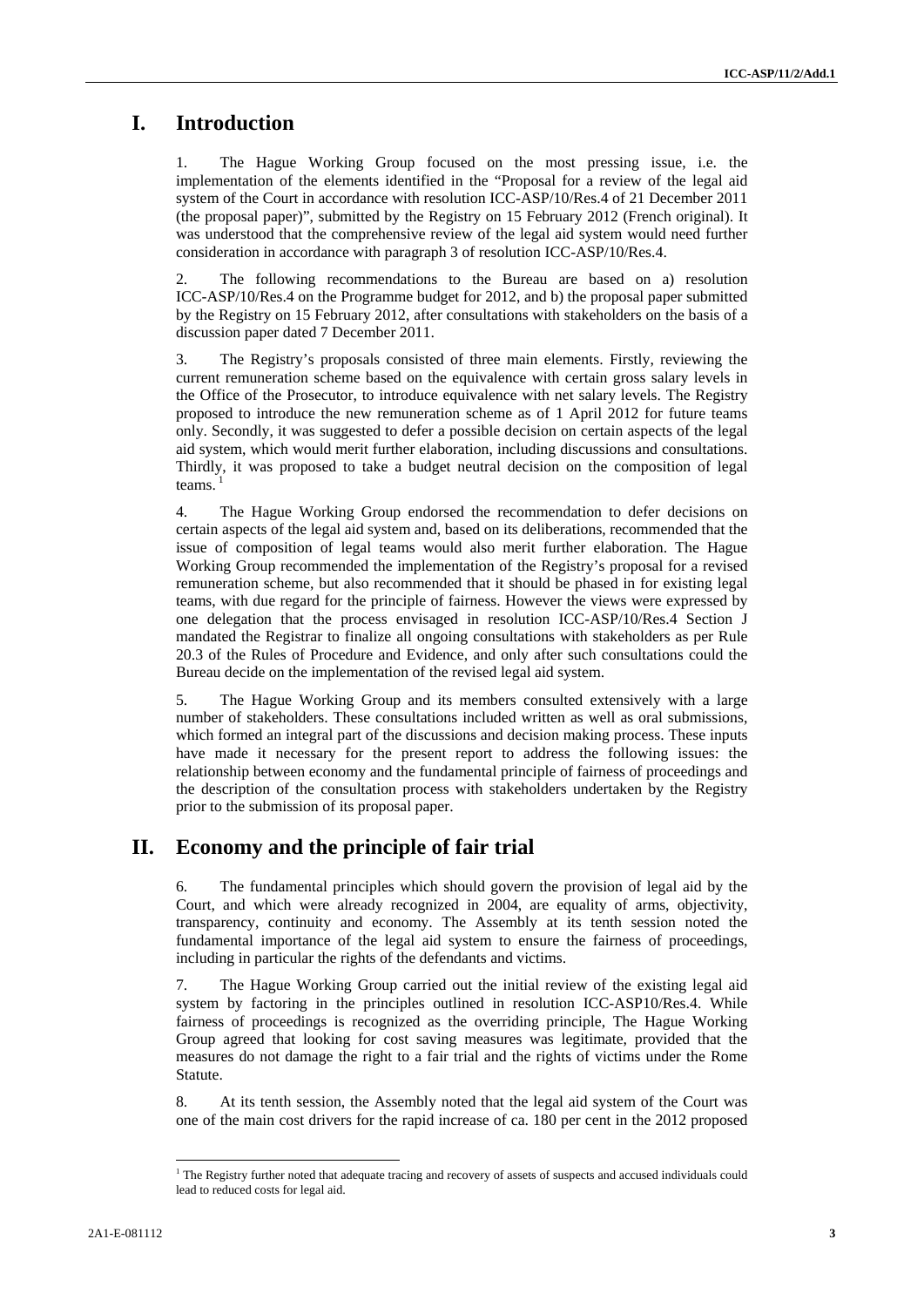programme budget compared to the  $2011$  budget.<sup>2</sup> The Committee on Budget and Finance ("the Committee") provided possibilities for potential changes in the legal aid system in annex III to its report on the work of its seventeenth session.<sup>3</sup> Furthermore, the Registry presented a preliminary study in the form of a discussion paper, dated 7 December 2011, which contained several scenarios for possible savings.

9. The Assembly requested the Registrar, following consultations, to present a proposal for a review of the legal aid system.<sup>4</sup> As part of the compromise on the budget, the anticipated savings from implementing a revised legal aid system as from 1 April 2012 was  $\bigoplus$ .5 million.

10. However, the Assembly noted the fundamental importance of the legal aid system to ensure the fairness of proceedings, including in particular the rights of the defendants and victims. This fundamental basis for the revised legal aid system was explicitly acknowledged by the Registry in the proposal paper. It has also been the firm basis for The Hague Working Group's approach to the proposals from the Registry and the recommendations to the Bureau.

### **III. Consultation process**

11. At its tenth session, the Assembly requested the Registrar to finalize consultations on the discussion paper on legal aid, as appropriate, with stakeholders in accordance with rule 20.3 of the Rules of Procedure and Evidence and to present a proposal for a review of the legal aid system to the Bureau before 15 February  $2012$ <sup>5</sup>

12. The Registrar immediately initiated consultations on the paper. It was submitted to all defence counsel and legal representatives of victims involved in cases before the Court, to certain associations representing the legal profession and to internal actors, such as the heads of the Offices of Public Counsel.

13. The consultations initiated by the Registrar, although undertaken in a very short time-frame, generated a considerable amount of input from the legal profession and civil society. In addition to a substantial number of inputs in writing from stakeholders, the Registrar also invited them to a meeting where they engaged in an exchange of views.

14. When preparing the proposals, the Registrar considered, as appropriate, the relevance of the comments received, in order to preserve the fundamental role of the legal aid system, ensure the fairness of the proceedings and uphold the rights of persons found indigent to effective and efficient legal representation. The Registry undertook a more advanced review of the options contained in its discussion paper, considering the significant reservations expressed by counsel working on the various cases before the Court and other external actors. The Registry also took into account the current practice and lessons learnt from the use of legal aid in the most advanced cases before the Court, and the judicial decisions on the subject.

15. As a result of the consultations and the subsequent evaluation by the Registry, a number of changes were made to some of the options initially envisaged in the discussion paper. In addition to changes reflected in the proposal paper, the Registrar proposed that some of the issues (multiple representation, travel allowances, as well as remuneration during phases in which activities are considerably reduced) be deferred in order to allow for further discussion, with a view of finding genuine cost-saving measures without affecting the fairness of the trial.

16. Notwithstanding the fact that the consultations resulted in substantial adjustments to the potential savings as contained in the Registry's discussion paper, including proposals for further consultations and analyses of some aspects of the legal aid system before submission to the Assembly for review at its eleventh session, a number of stakeholders maintained that the consultations were not satisfactory. In addition to pointing to the tight time schedule, they argued against a partial review of the legal aid system. Furthermore,

<sup>&</sup>lt;sup>2</sup> Official Records … Tenth session … 2011, (ICC-ASP/10/20), vol. I, part II, para. 16.  $^3$  Official Records … Tenth session … 2011, (ICC-ASP/10/20), vol. II, part B 2.

 $\frac{4}{1}$ ICC-ASP/10/Res.4, section J, para. 1.

<sup>5</sup> Ibid.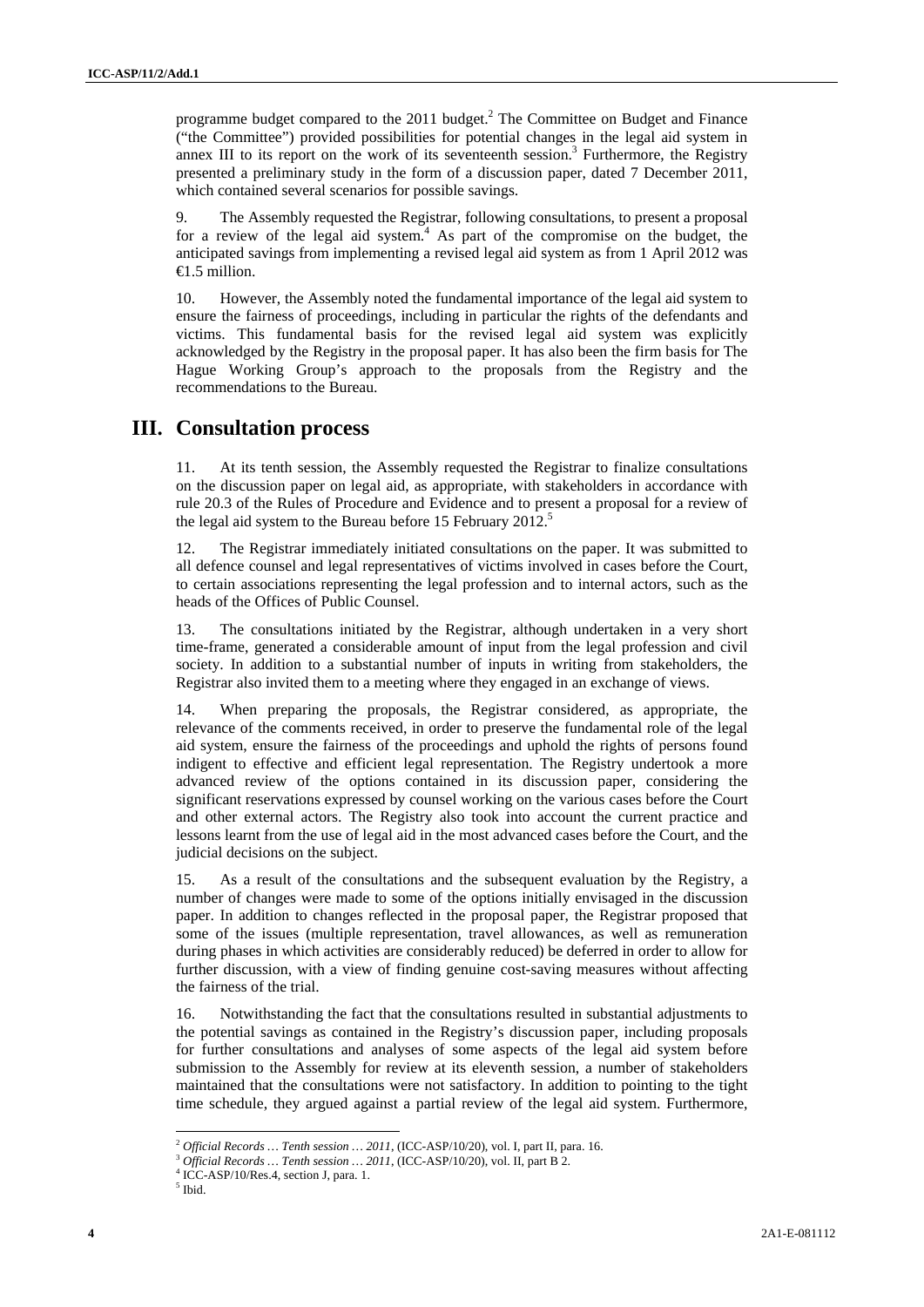some stakeholders pointed to the fact that the increased cost of legal aid was caused by a larger number of teams, not by a higher cost per team. They also argued that lower remuneration levels could lead to lower quality of legal representation before the Court.

17. The Hague Working Group invited stakeholders to make presentations on two occasions, one at the initial stage of the discussion, and one before the draft recommendations were agreed. During this process, The Hague Working Group also took note of written comments received from representatives of the legal profession and civil society. These oral and written contributions informed the elaboration of the final recommendations to the Bureau.

## **IV. Deliberation by The Hague Working Group**

18. The Hague Working Group agreed that the compromise reached during the tenth session of the Assembly, as set out in resolution ICC-ASP/10/Res.4 and the report of the Assembly on the 2012 proposed programme budget, contains the following elements of particular importance for the recommendations to the Bureau:

- (a) Savings of (at least)  $\epsilon$ 1.5 million are to be identified in the legal aid budget;
- (b) A decision has been taken to adjust the legal aid system; and
- (c) A decision has been taken to implement the adjustments as of 1 April 2012.

19. The deliberations of The Hague Working Group focused on three main issues. Firstly, the level of savings in the 2012 budget that would result from the Registry's proposal. Secondly, the proposal from the Registry to defer the consideration of certain elements presented in the discussion paper to a later time. Thirdly, the Registry's proposals for a revised remuneration scheme.

### **A. Savings in the 2012 budget from the Registry's 15 February 2012 proposal paper**

20. The Hague Working Group noted that the impact on the 2012 budget had to be assessed based on the following elements:

The Registry proposed to defer to the eleventh session of the Assembly or later, a number of potential savings initially listed in its discussion paper: remuneration in the case of several mandates for legal team members, legal aid travel policy, as well as remuneration during phases in which activities are considerably reduced. The Registry also mentioned that a possible enhanced role of the Office of Public Counsel for Victims may lead to savings, but suggested that this issue be considered at a later stage.

(b) The Registry proposed certain budget neutral revisions in the composition of the legal teams.

(c) The Registry proposed a reform consisting of a more rigorous enforcement of strict control measures for the payment of amounts due for professional charges of counsel. However, the Registry indicated to The Hague Working Group that the main change was administrative in nature. Instead of a sum decided at the beginning of the year based on the information received, and paid in monthly instalments, the Court would reimburse professional charges at the beginning of the next year on the basis of relevant documented expenses. This would enable the Court to partially deal with the existing shortfall in the current legal aid budget. Accordingly, while this measure would cut the legal aid expenses for the 2012 budget with an amount that could reach close to one million euros, these resources would likely be required in the 2013 budget.

The Registry proposed a revised remuneration system, which would significantly reduce the Court's expenses. Yearly savings per team could amount to approximately  $\epsilon$ 105,000. The two main elements of the proposal, as described in details in the proposal paper, are:

(i) To reduce the fee structure from a gross basis to a net basis; and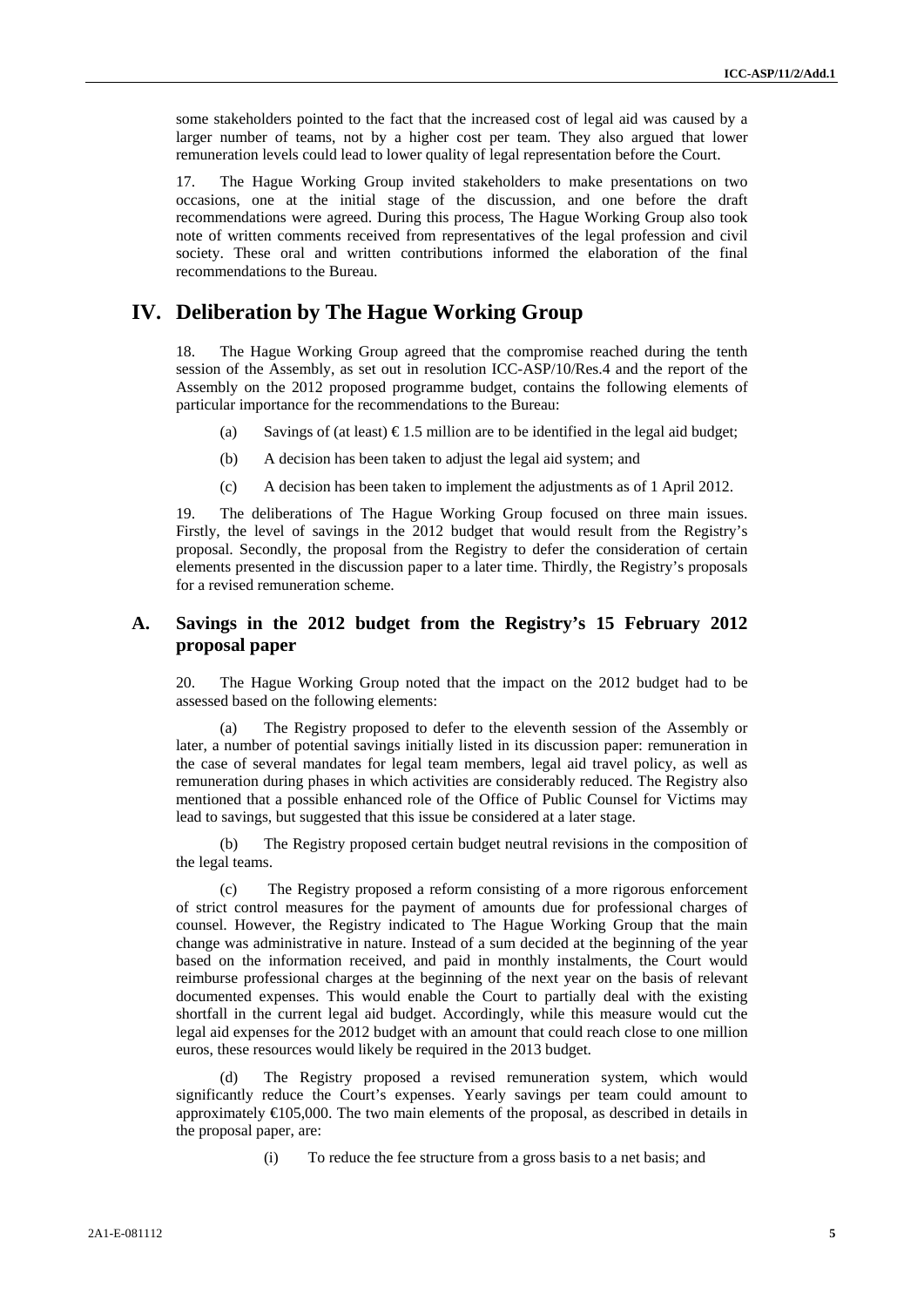(ii) In addition, compensation for certain expenses would be limited to 30 per cent of the new net basis, instead of 40 per cent of the present gross basis.

However, the Registry proposed that the revised system be applied to future cases and situations only. Consequently, savings from this measure would not have any impact on the 2012 budget, but would reduce the need to access the Contingency Fund for the legal aid costs pertaining to the opening of new cases in 2012. In 2013, the possible 2012 savings would materialize as a reduction in the amount needed for replenishing the Contingency Fund.

21. The consultations in The Hague Working Group showed that a large number of delegations were disappointed over the lack of real savings that would result from the Registry's proposals. It was noted that the main element of the proposal resulted in a "one off" deferral of 2012 expenses to the next year, not in real savings. A number of delegations asked for clarification on whether the proposed measure would be in line with the Financial Regulations and Rules and, in particular, with the need under the accrual principle to account for obligations incurred in one fiscal year, although disbursed in the following year. In addition, disappointment was expressed over the fact that the "savings" would be limited to one million euros only, leaving a shortfall of  $\Theta$ .5 million with regard to the real savings expected by the Assembly at its tenth session, on the basis of the Registry's discussion paper. Surprise was also expressed over the fact that the proposed revised remuneration scheme was limited to future cases and situations, despite the fact that resolution ICC-ASP/10/Res.4 envisaged an application of the proposed measures to future and existing cases. It was agreed that the Court should be urged to continue identifying savings as foreseen by the Assembly in resolution ICC-ASP/10/Res.4.

#### **B. Multiple representation**

22. One of the areas which were identified in the Registry's discussion paper as deserving further consideration was the level of remuneration applicable in the case in which a given counsel represents more than one accused person or suspect. Following consultations with stakeholders, the Registry concluded that it could not review this complex issue in such a short timeframe and implement a decision as of 1 April 2012. The Registry informed The Hague Working Group that only one counsel represented more than one defendant under the legal aid system. Due to the connection between the cases against Banda and Jerbo, it was agreed that the counsel in question could represent both of them. However, the Registry decided to limit the counsel remuneration under legal aid to 150 per cent of the amount due for representing one defendant.

23. The Hague Working Group took note of the Registry's views, as well as of the limited budgetary impact of such a measure for 2012, and agreed that the issue could be deferred to the eleventh session of the Assembly.

### **C. Travel policy**

24. Another area for discussion identified by the Registry in the discussion paper was travel allowances. It had been suggested that certain adjustments could be explored in the way resources are provided for counsel and their teams especially for the judicial periods in which their presence is required on a continuous basis. However, following consultations, the Registry concluded that it did not have sufficient information for proposing a revision of the travel policy to be decided by the Bureau for implementation as of 1 April 2012. It therefore proposed a deferral to a later date.

25. The Hague Working Group took note of the Registry's views, and agreed that the issue of travel policy, including daily subsistence allowance, could be deferred to the eleventh session of the Assembly.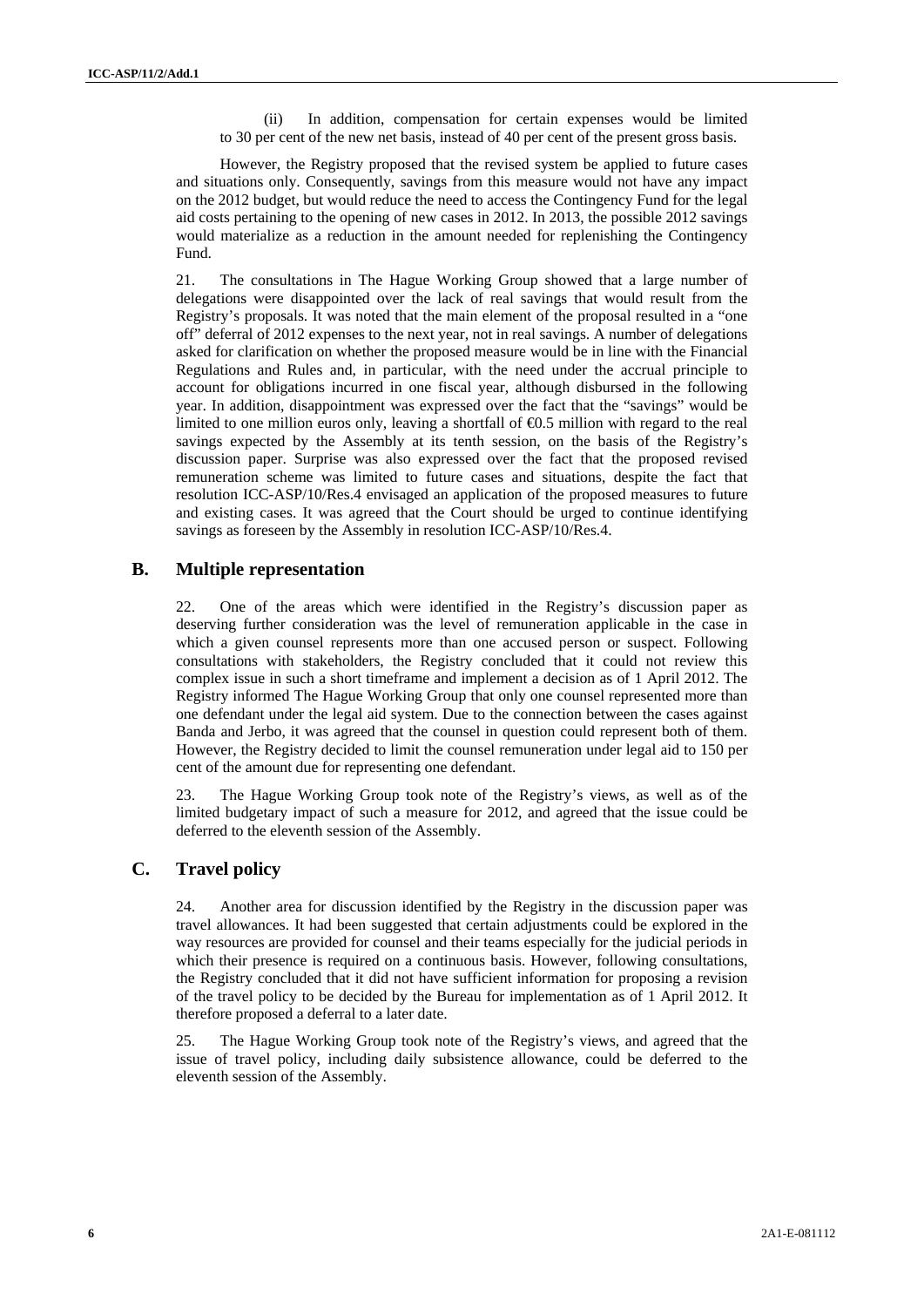### **D. Action by the Offices of Public Counsel**

26. Although this issue was not mentioned in the discussion paper, the Registry tackled it in the proposal paper, taking into account the recommendations of the Committee on Budget and Finance at its seventeenth session.

27. The Registry, however, recommended that the issue should not be part of any decision by the Bureau at this point in time. It was recalled that a judiciary-led initiative was ongoing since 2011 to review the respective mandates and functioning of the Offices for Public Counsel for the Defence (OPCD) and for Victims (OPCV). It has consistently been the view of the Registry that a comprehensive review of the legal aid system should be structured on the basis of the outcome of the review of the Offices for Public Counsel.

28. The Hague Working Group took note of the views of the Registry and agreed that the review of the role of the OPCV should not be part of a decision by the Bureau on legal aid, as mandated by the Assembly at its tenth session, but rather deferred to further consultations on the overall review of the legal aid system.

#### **E. Composition of teams**

29. The Registry noted that the resources allocated for investigation had in the past been used in a flexible manner, to better address the needs of the teams at various stages of the proceedings. The Registry proposed to formalize this practice by establishing a position of "resource person" in the field. It was made clear that this change would be budget neutral.

30. The Hague Working Group took note of the need for greater flexibility, but decided that the Registry's proposal on the composition of victims and defence teams, would merit further study as part of the wider issue of a comprehensive review of the legal aid system and victims' participation.

#### **F. Revised remuneration scheme**

31. The Hague Working Group built upon the Registry's proposal for a revised remuneration scheme. As set out in the conclusions at the tenth session of the Assembly, The Hague Working Group recalled that there were no legal impediments to the implementation of the revised remuneration to existing cases and teams.<sup>6</sup> Therefore, The Hague Working Group recommended seeking savings through an implementation scheme of the revised remuneration that would also include existing teams. However, in the interest of fairness, The Hague Working Group recommended that the remuneration scheme for all existing teams in the current phase of proceedings should remain unchanged. Those teams whose cases move on to the Appeals Chamber would be subject to a gradual implementation of the revised remuneration system. The revised remuneration system would then apply to those teams whose case progresses to the confirmation of charges hearing or the hearing of the trial. Any new teams or changes thereof would, as of 1 April 2012, be subject to the immediate implementation of the revised remuneration system. Some delegations noted the complexity of the proposal. However, the Registry confirmed that it was possible to implement it. The details of the proposed implementation of the new remuneration scheme are explained in appendix I to the Decision of the Bureau on legal aid (in annex).

 <sup>6</sup> *Official Records … Tenth session … 2011*, (ICC-ASP/10/20), vol. I, part II, para. 20.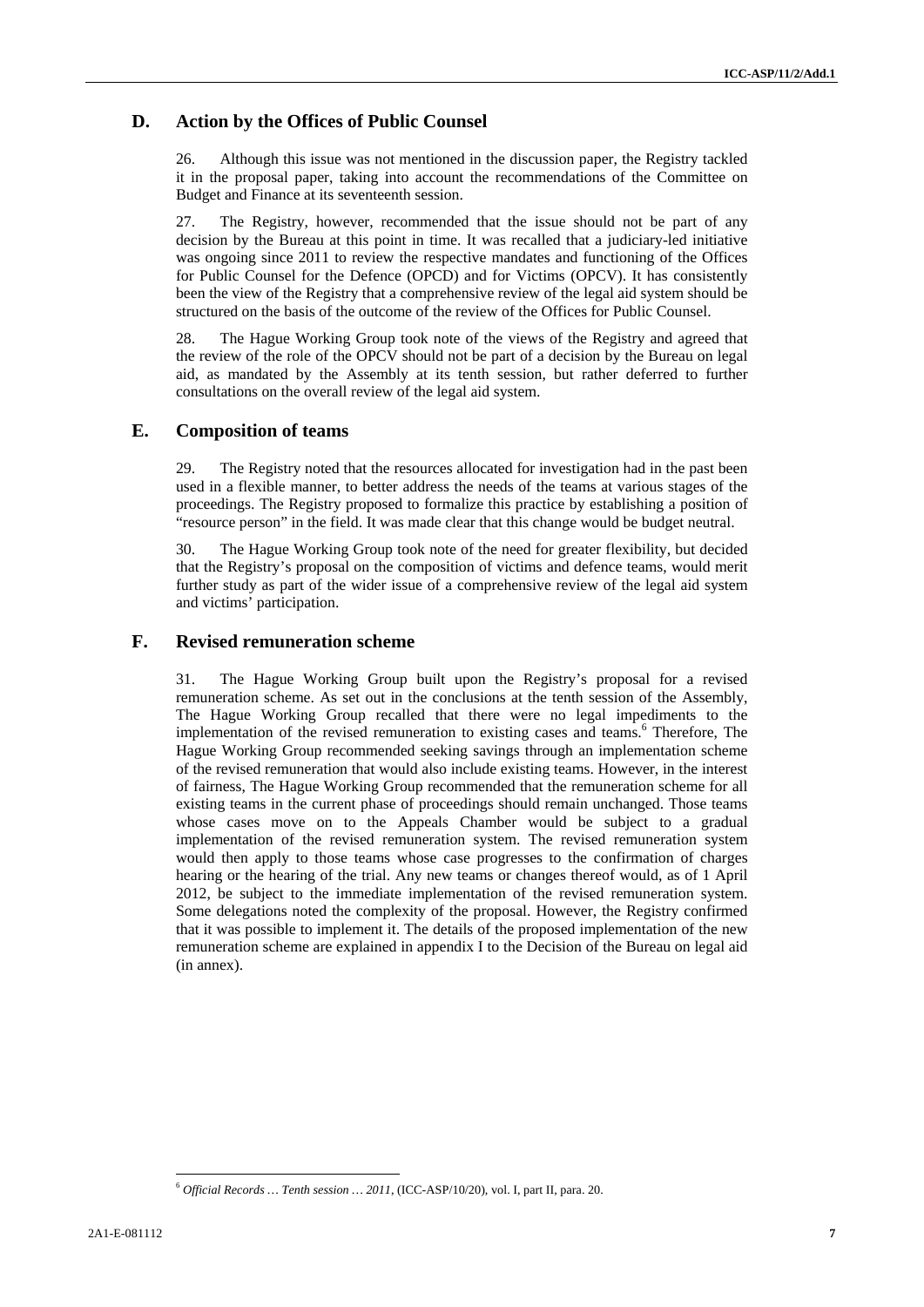# **Annex**

# **Decision of the Bureau on legal aid**

The Bureau,

1. *Takes note* of the Registry's proposal, entitled "Proposal for a review of the legal aid system of the Court in accordance with resolution ICC-ASP/10/Res.4 of 21 December 2011", dated 15 February 2012 (the proposal paper).

2. *Decides* that the Registry's proposal on the composition of legal teams, both with regard to victims' teams and defence teams, would merit further study as part of the wider issue of a comprehensive review of the legal aid system and victims' participation.

3. *Decides* that the implementation scheme for the revised remuneration for team members, as set out in the proposal paper is adopted in accordance with appendix I, with regard both to victims teams and defence teams.

4. *Requests* the Court to continue the elaboration of the legal aid system including the following aspects identified in (the proposal paper) and to present a report to the Committee of Budget and Finance at least 30 days in advance of its nineteenth session in September 2012 and in accordance with the Financial Regulations and Rules with a view of having proposals reviewed by the Assembly at its eleventh session:

- (a) Remuneration in the case of several mandates for legal team members;
- (b) Legal aid travel policy; and
- (c) Remuneration during phases in which activities are considerably reduced.

5. *Requests* the Court to present proposals for an enhanced role of the Office of Public Counsel for Victims (OPCV) as part of the review of the legal aid system to be adopted at the eleventh session of the Assembly of States Parties and with the same procedure as under paragraph 4.

6. *Urges* the Court to continue identifying savings as foreseen by the Assembly in resolution ICC-ASP/10/Res.4.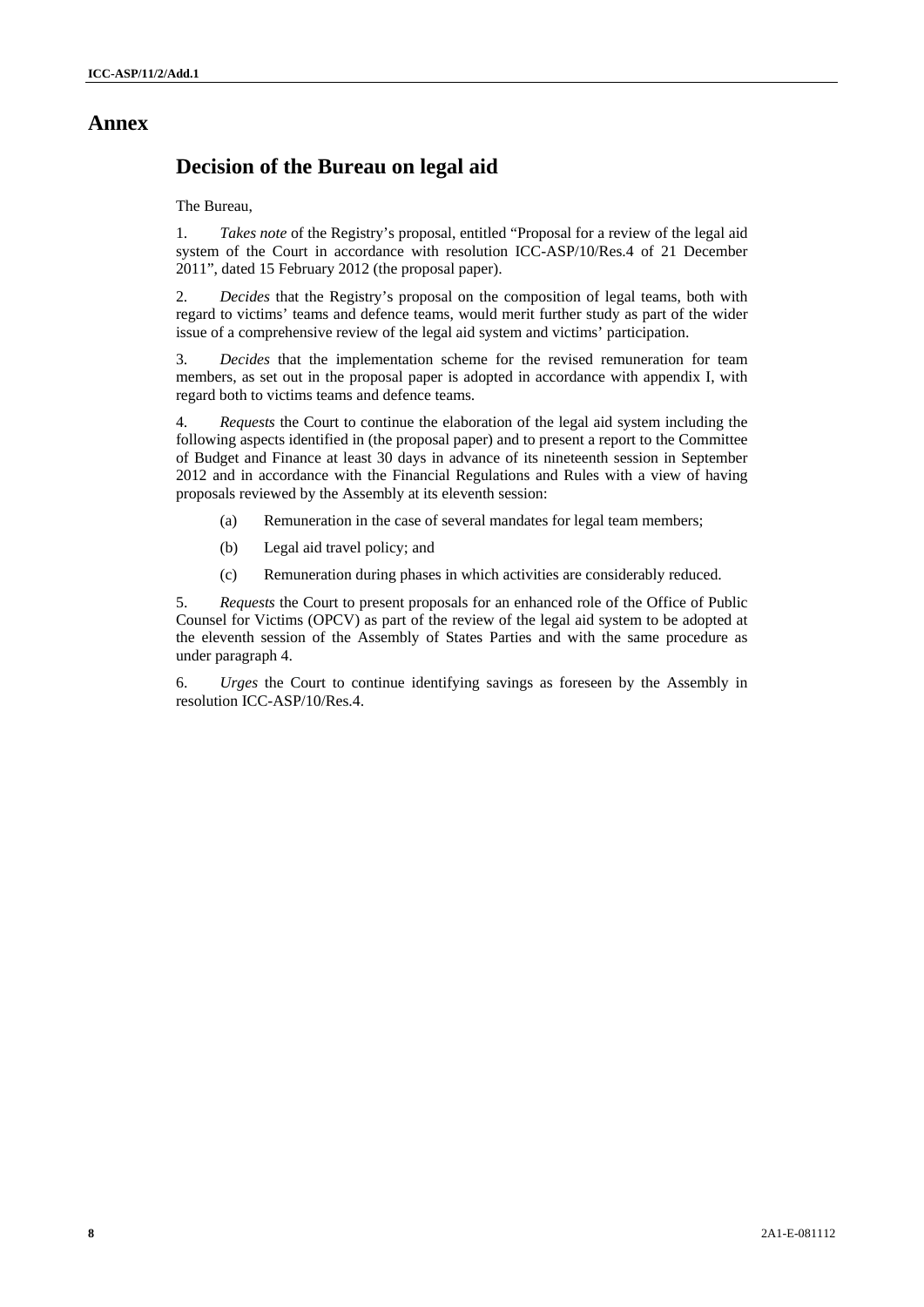### **Appendix I**

# **Implementation of the revised system of remuneration for legal teams**

#### **A. Explanatory introduction**

1. The system described below sets out how the revised remuneration of legal teams will be implemented. The remuneration of all existing teams in the current phase of proceedings will remain unchanged. Those teams whose cases move on to the Appeals Chamber will be subject to a gradual implementation of the revised system of remuneration. The revised system of remuneration will apply to those teams whose case progresses to the confirmation of charges hearing or the hearing of the trial. Any new teams or changes thereof will be subject to the immediate implementation of the revised system of remuneration.

#### **B. Implementation principles**

2. The implementation scheme for the revised remuneration for team members under the legal aid system, as set out in the Registry's proposal paper dated 15 February 2012 and concerning the *Proposal for a review of the legal aid system of the Court in accordance with resolution ICC-ASP/10/Res.4 of 21 December 2011* (hereinafter, "the proposal"), takes into account the following factors:

(a) The need to ensure effective legal representation and the importance of fair trials;

(b) The concerns of relevant stakeholders, in particular issues pertaining to fairness which may jeopardise the integrity of judicial proceedings; and

(c) Conclusions at the tenth session of the Assembly of States Parties, which set out that there were no legal impediments to the implementation of revised remuneration to existing cases and teams.

#### **C. Immediate implementation of revised fees**

3. As of 1 April 2012, the revised remuneration system (revised remuneration)<sup>2</sup>, shall have immediate effect with respect to the following situations under the legal aid system:

(a) Teams appointed before the Court after 1 April 2012; and

(b) Any changes in legal teams during any stage of proceedings, either by means of replacement of individual members or of whole teams, as well as in case of appointment of additional teams.<sup>3</sup>

#### **D. Deferred implementation of revised fees**

4. With respect to teams, which as of 1 April 2012, are allocated to a case where the confirmation of charges hearing, as set out in article 61 (1), has not yet commenced the revised remuneration system will only apply once the confirmation of charges hearing has started. Up until such time the confirmation of charges hearing has commenced, the teams in such a case will be subject to the existing remuneration regime of the Court.<sup>4</sup>

<sup>1</sup> *Official Records*….*Tenth session* ….2011 (ICC-ASP/10/20), vol. II, part B 2, para. 20; Resolution ICC-ASP/10/Res.4, Section J para. 2.

<sup>&</sup>lt;sup>2</sup> As set out in the proposal paper submitted by the Registry on 15 February 2012.<br><sup>3</sup> Any change by an individual member of a team shall not impact the status under which other team members are paid, unless the composition of the whole team changes.<br><sup>4</sup> For the purposes of determining the relevant period of time, the critical factor will be the date the oral stage of

the confirmation of charges hearing has commenced.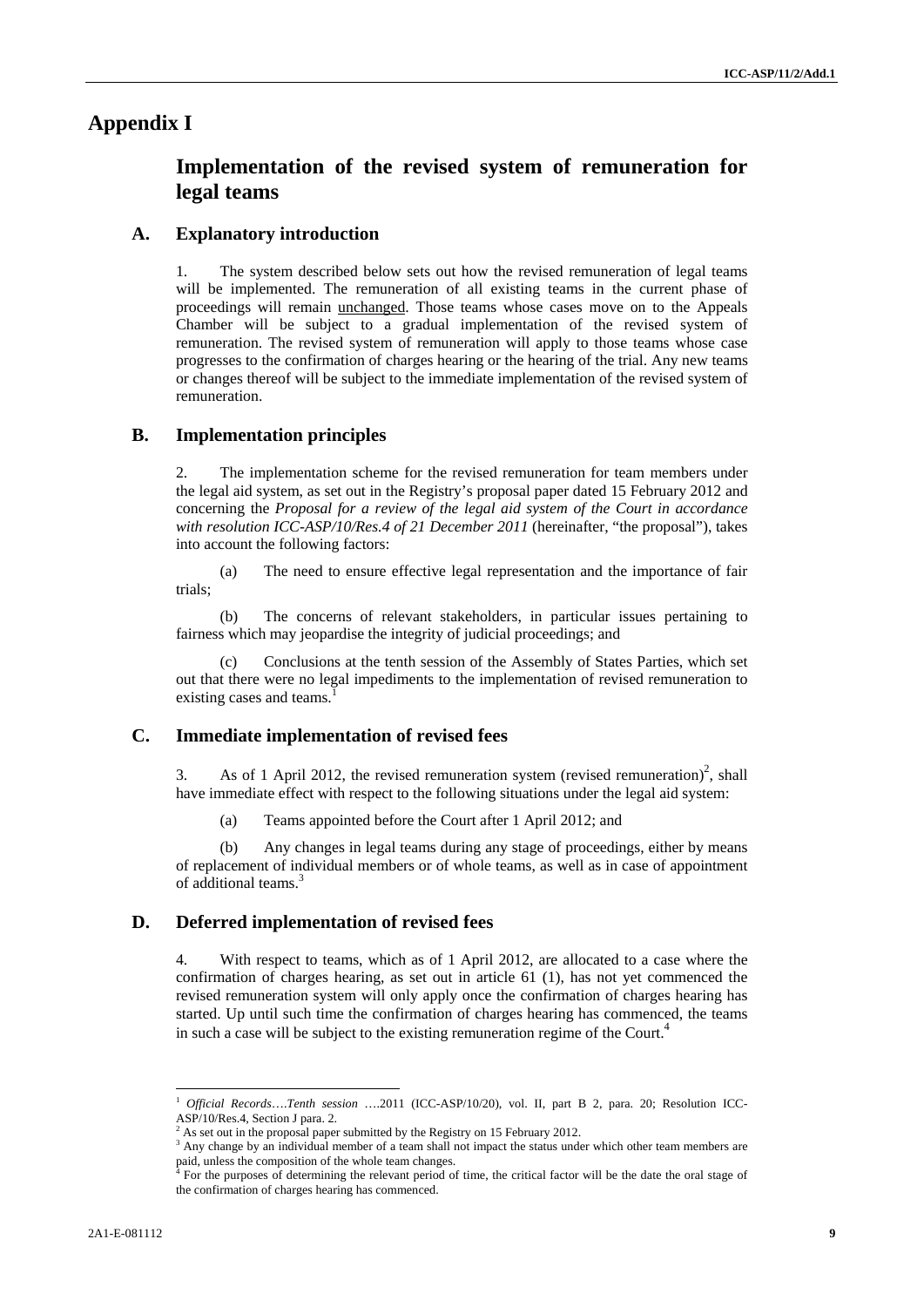5. With respect to teams, which as of 1 April 2012, are allocated to a case where the hearing of the trial has not yet commenced the revised fees will only apply once the hearing of the trial has started. Up until such time the hearing of the trial has not commenced, the teams in such a case will be subject to the existing remuneration regime of the Court.<sup>5</sup>

### **E. Gradual implementation of revised fees**

6. With respect to teams, which as of 1 April 2012, are assigned to cases where the trial is ongoing the existing remuneration regime of the Court will apply until such time proceedings before the Trial Chamber have been completed and the case is before the Appeals Chamber. Once proceedings before the Appeals Chamber commence transitional remuneration arrangements, as described below, will apply.

7. The first step requires the estimation of the length of time required for the case in question to be completed before the Appeals Chamber – the responsibility for this shall fall to the Registry, who shall consult with the Presidency and where appropriate the relevant teams. This estimated length of time shall be divided into three (A, B and C) equal segments of duration, each of which will be consecutive in order of time, starting from the day all relevant proceedings before the Trial Chamber have been completed. Each segment will reflect a certain level of remuneration:

(a) The period of time in segment A shall be subject to the existing fees of the Court;

(b) The period of time in segment B shall be subject to fees which are the inbetween the revised fees and existing fees of the Court; and

(c) The period of time segment C shall be subject to the revised fees, as set out by the Registry on 15 February 2012.

8. The Registry shall be responsible for the implementation of this gradual payment of remuneration. Variances between the estimated average length of time and the actual duration of the matter will be balanced out at the end of the case, so as to address any excess or reduced payments.<sup>6</sup>

 $5$  For the purposes of determining the period of time the critical factor will be the date the oral stage of the trial hearing has commenced.

<sup>&</sup>lt;sup>6</sup> Any dispute on the implementation of this system shall be resolved by the Chamber responsible for the relevant proceedings involving each team.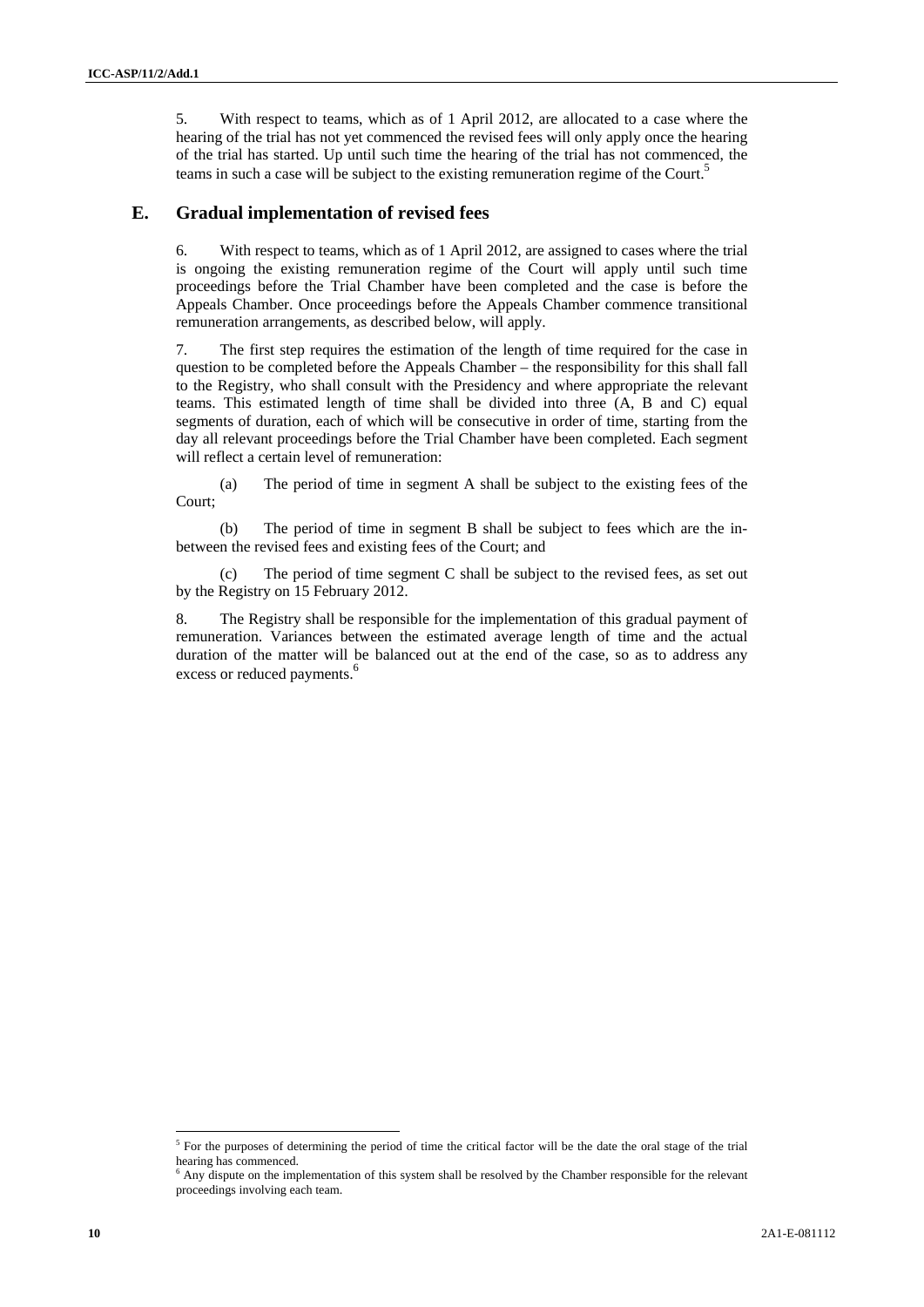## **Appendix II**

# **Proposal for a review of the legal aid system of the Court in accordance with resolution ICC-ASP/10/Res.4 of 21 December 2011**\*

#### **A. Introduction**

1. Since the first version of the legal aid programme to be paid by the Court was presented in 2004 (ICC-ASP/3/16), the type of legal aid to be provided to suspects, accused persons and victims has been studied in depth by all of the participants in the International Criminal Court system ("ICC"), including the Assembly of States Parties ("The Assembly") and the Committee on Budget and Finance ("CBF").

2. The Registrar decided that there should be periodic reviews of the Court's legal aid system - "an increasingly important cost driver" $1$  - and a first series of amendments submitted in 2007 was welcomed by the CBF, which felt that it proposed a "sound structure for the legal aid system". $2$ 

3. The CBF had requested a thorough review of the legal aid system after the conclusion of a full cycle of trial proceedings.<sup>3</sup> Subsequently, at its seventeenth session, the Committee presented its analysis and proposals to limit the increase in legal aid costs.

4. During informal discussions within The Hague Working Group on the draft programme budget of the ICC for 2012, the Registrar was asked to provide the information available on the state of the review of the legal aid system to be paid by the Court.

5. In response to this urgent request, the Registrar informally submitted a discussion paper ASP10/01P13 (the "Paper"), exploring possible preliminary avenues to optimize the efficient use of resources allocated by States to legal aid to be paid by the Court. The Registrar had indicated that the objective of the Paper was to launch consultations with various partners, including counsel, NGOs and States, following which she would make formal proposals on legal aid.

6. It was in this specific context that the Assembly requested the Registrar to finalize consultations on the Paper with stakeholders, in accordance with rule 20.3 of the Rules of Procedure and Evidence, and to present a proposal for a review of the legal aid system to the Bureau before 15 February  $2012^4$ .

7. The Assembly also mandated its Bureau to decide on the implementation of the revised legal aid system on a provisional basis, and requested it to do so before 1 March 2012, with a view to enabling it to be applied with effect from 1 April 2012 to cases currently before the Court and to future cases.

8. Finally, the Assembly asked the Court and the Bureau to continue to review the legal aid system, including in its provisional state, and to report on their findings to the Assembly at its eleventh session. It further invited the Court to continue to monitor and assess the performance of the legal aid system in consultation with States Parties and other relevant stakeholders as appropriate, and, if necessary, to propose measures to further enhance the efficiency of the system.

9. In order to implement this resolution the Registrar immediately initiated consultations on the Paper in accordance with the above Rule 20.3.

10. The Paper was thus submitted to all defence counsel and legal representatives of victims involved in the cases before the Court, to certain associations representing the legal

<sup>\*</sup> Received by the Secretariat, in French, on 15 February 2012. 1

Report of the Committee on Budget and Finance on the work of its sixteenth session (ICC-ASP/10/5), para. 76. 2

Report of the Committee on Budget and Finance on the work of its eighth session (ICC-ASP/6/2), para. 80.

<sup>&</sup>lt;sup>3</sup> See for instance the Report of the Committee on Budget and Finance on the work of its fourteenth session (ICC-ASP/9/5), para. 77.

<sup>4</sup> Resolution ICC-ASP/10/Res.4, adopted by consensus at the 9th plenary meeting, on 21 December 2011.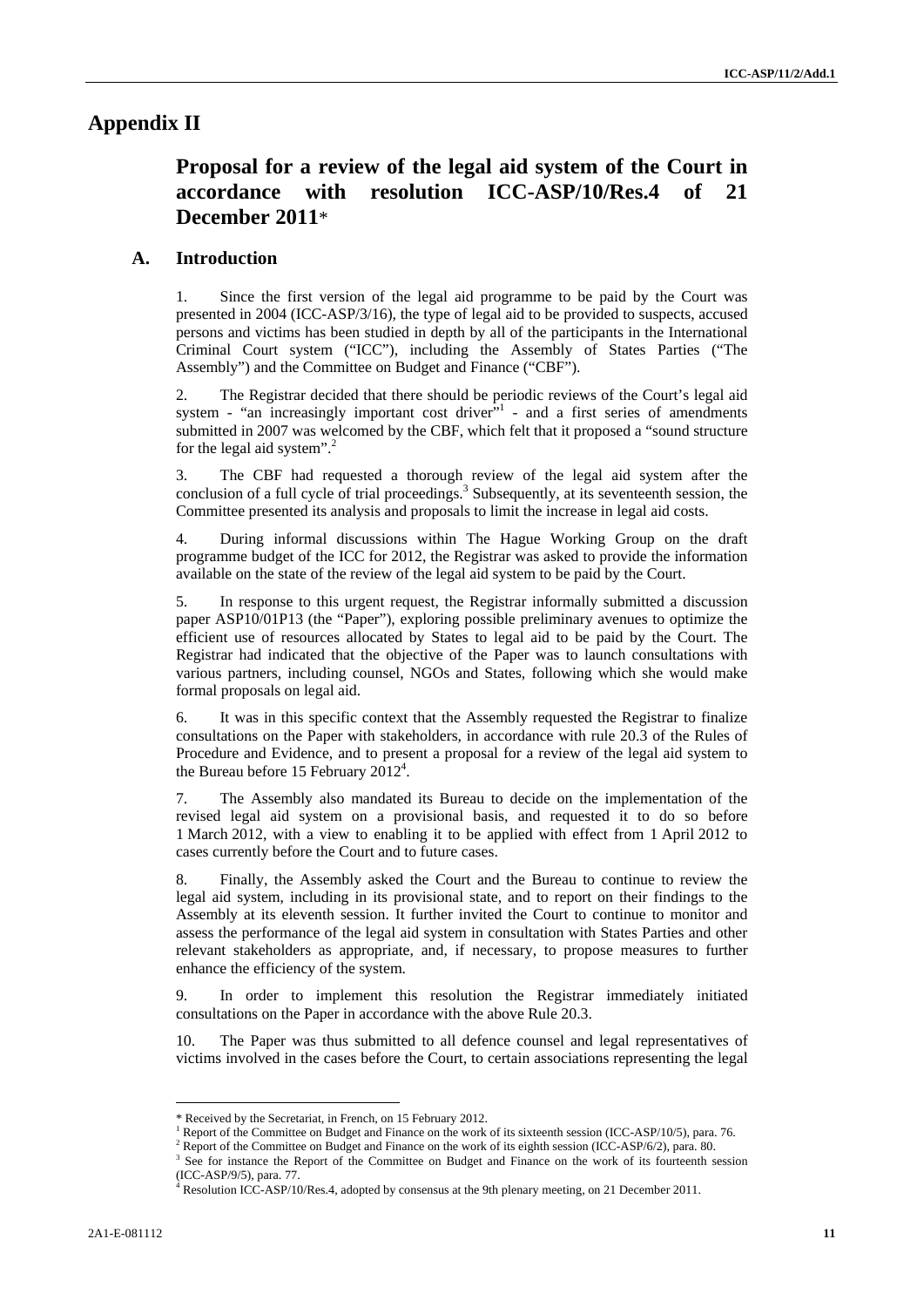profession and to internal actors, such as the heads of the Offices of Public Counsel, for their comments in order to fine-tune the solutions it contains.

11. It is noteworthy that this Paper intended to follow the philosophy that has been applied to legal aid from the outset, and which is still relevant today in light of the experience of recent years. In this regard, consideration was given to the fundamental principles which should govern the provision of legal aid by the Court, and which were already recognised in 2004, namely equality of arms, objectivity, transparency, continuity and economy.<sup>5</sup>

12. The initial concept presented in the Paper aimed in particular at limiting the cost of legal aid as much as possible, whilst giving due consideration to the requirements of a fair trial, in which legal aid paid by the Court is a fundamental component for persons appearing before the Court.

13. The consultations initiated by the Registrar, although undertaken in a very short time-frame owing to the calendar established by the Assembly, generated substantive input from the partners contacted.

14. In view of the relevance of some of the comments received, it seemed appropriate that they should be considered in preparing these proposals, in order to preserve the fundamental role of the legal aid system and to ensure the fairness of the proceedings and uphold the rights of persons found indigent to effective and efficient legal representation.

15. Following a more advanced review of possible outcomes to the options discussed and of comments reflecting significant reservations on the part of counsel working on the various cases before the Court and other external actors, and of the lessons learnt from the use of legal aid in the most advanced cases before the Chambers, including the decisions made on the subject, a number of changes were made to some of the options initially envisaged in the Paper, and it was decided to defer the review of some of the topics (multiple representation and travel allowances), which call for further discussion to find genuine cost-saving measures without affecting the fairness of the trial.

16. In that regard, the Registry considers that, in order to respond to the request of the Assembly to the Court to continue to follow up on and assess the functioning of the legal aid system, it is of paramount importance to pursue the dialogue with all the external partners in order to be able to establish a consistently and substantially revised legal aid programme.

17. It should be noted that any aspect of the legal aid system of the Court that has not been addressed in this document remains unchanged, and will thus continue to be governed by the existing applicable texts.<sup>6</sup> By the same token, if the changes proposed here were in practice to result in lower remunerations for the persons concerned, in particular for team members, this would certainly affect the determination of the indigence threshold of legal aid applicants. That threshold would then need to be proportionally reduced in order to take account of the applicable scales.

18. Moreover, it is appropriate to recall the provisions of regulation 83 (3) and (4) of the Regulations of the Court, which provide where appropriate for the possibility of applying to the Registrar for additional means, which may be granted depending on the nature of the case, and for a review by the Chamber. Under that regulation, legal aid only covers the costs reasonably necessary for an effective and efficient defence, and application may be made to the Chamber for review of decisions of the Registrar concerning the scope of such aid.

19. These proposals mainly address two aspects of the legal aid system, namely the teams' composition and the determination of remuneration, it being understood that consideration of issues such as multiple representation, travel allowances and action by the Offices of Public Counsel will be finalized during the consultation process, with a view to producing proposals for submission to the Assembly for review at its eleventh session.

<sup>&</sup>lt;sup>5</sup> Report to the Assembly of States Parties on options for ensuring adequate defence counsel for accused persons (ICC-ASP/3/16), para. 16.

<sup>6</sup> ICC-ASP/3/16, 17 August 2004; ICC-ASP/5/INF.1, of 31 October 2005 (the original document reference was ICC-ASP/4/CBF.1/8, 15 March 2005); ICC-ASP/6/4, 31 May 2007.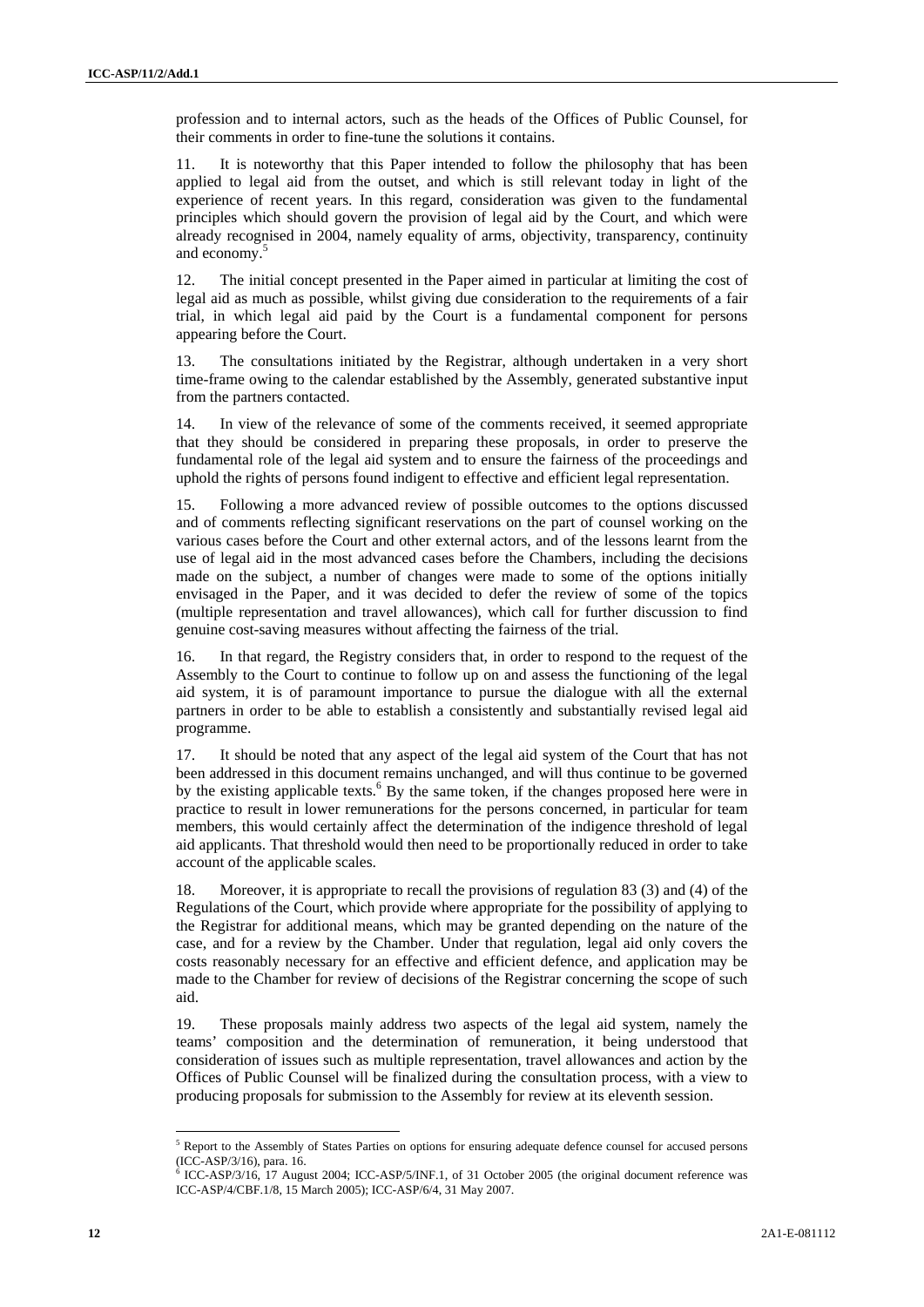#### **B. Proposals concerning team composition**

#### **1. Victims' teams**

20. Proposals in this area will address (1) the status of the resource person (2) the investigations budget. Other considerations on common legal representation will also be addressed (3).

#### **(a) The status of the resource person in victims' teams**

21. The structure of teams for the legal representation of victims under the legal aid system was defined in the 2007 amendments, which provide for a core team during the trial phase, composed in principle of one counsel and one case manager. During the reparations phase, the core team would consist of one counsel, one legal assistant and one case manager<sup>7</sup>.

22. In the cases currently before the Court, practice has shown that the composition of the teams of legal representatives is subject to variations that are generally justified by objective factors, relating in particular to the number of victims admitted to participate in the proceedings, their geographical dispersal, the need to protect their interests and the imperatives resulting from judicial considerations.

23. Practice has also shown that, notwithstanding that the investigations budget provided for under paragraph 58 of the amendments is intended for investigations, a considerable share of the funds has been used to enable legal representatives to communicate with victims, who are often dispersed over several localities. This issue was addressed in the report submitted to the Assembly in 2009.<sup>9</sup>

24. In order to respond more appropriately to this situation, it has been considered necessary to review the status of resource persons within victims' teams. It is proposed to add to the core team one field support resource person,<sup>10</sup> who would be paid up to a maximum of 1,800 Euros per month.

25. Although this resource person is not a substitute for the legal representative, his inclusion in victims' teams will help increase the frequency of communication between the parties concerned, especially in cases in which many different victims represented by one counsel are scattered across several geographical areas. This addition to the team will also contribute to a certain extent to limiting counsel's travel to the field, in particular when the judicial calendar does not give him many opportunities to go on mission. This proposal should in practice relieve the investigations budget, as payments for the resource person will no longer be paid out of those funds.

#### **(b) The investigations budget of victims' teams**

26. In view of the financial implications of the above measure, it is proposed to review the investigations budget provided for in paragraph 58 of the amendments, and to provide

<sup>&</sup>lt;sup>7</sup> Report on the operation of the Court's legal aid system and proposals for its amendment, ICC-ASP/6/4, para. 55 and 56.

<sup>8</sup> Ibid.

<sup>&</sup>lt;sup>9</sup> Report of the Court on legal aid: Legal and financial aspects of funding victims' legal representation before the Court (ICC-ASP/8/25), para. 12, 63, 65 and 72.

<sup>&</sup>lt;sup>10</sup> Such flexibility will allow counsel to make appropriate arrangements for use of the global monthly salary for resource persons. As can be seen from the practice of several defence and victims' counsel active before the Court, this amount can be used to appoint more than one resource person within the limits of the available budget. Savings can even be made on this part of the funding (and in particular funds can be redeployed to recruit additional staff) if the resource person is not regularly needed in the team due to circumstances such as, for example, the suspension of proceedings at an advanced stage in the case, or during the Chamber's deliberations.<br><sup>11</sup> This amount is arrived at by combining several factors that have appeared relevant in light of the practi

various teams. The factors considered were the scale provided for under paragraph 59 of report ICC-ASP/6/4, average remuneration, based on the payments and arrangements applied by all defence and victims' teams that use resource persons, the average of current salaries as determined by the United Nations for the situation countries (http://www.un.org/Depts/OHRM/salaries\_allowances/salary.htm) and actual salary discrepancies between the States concerned.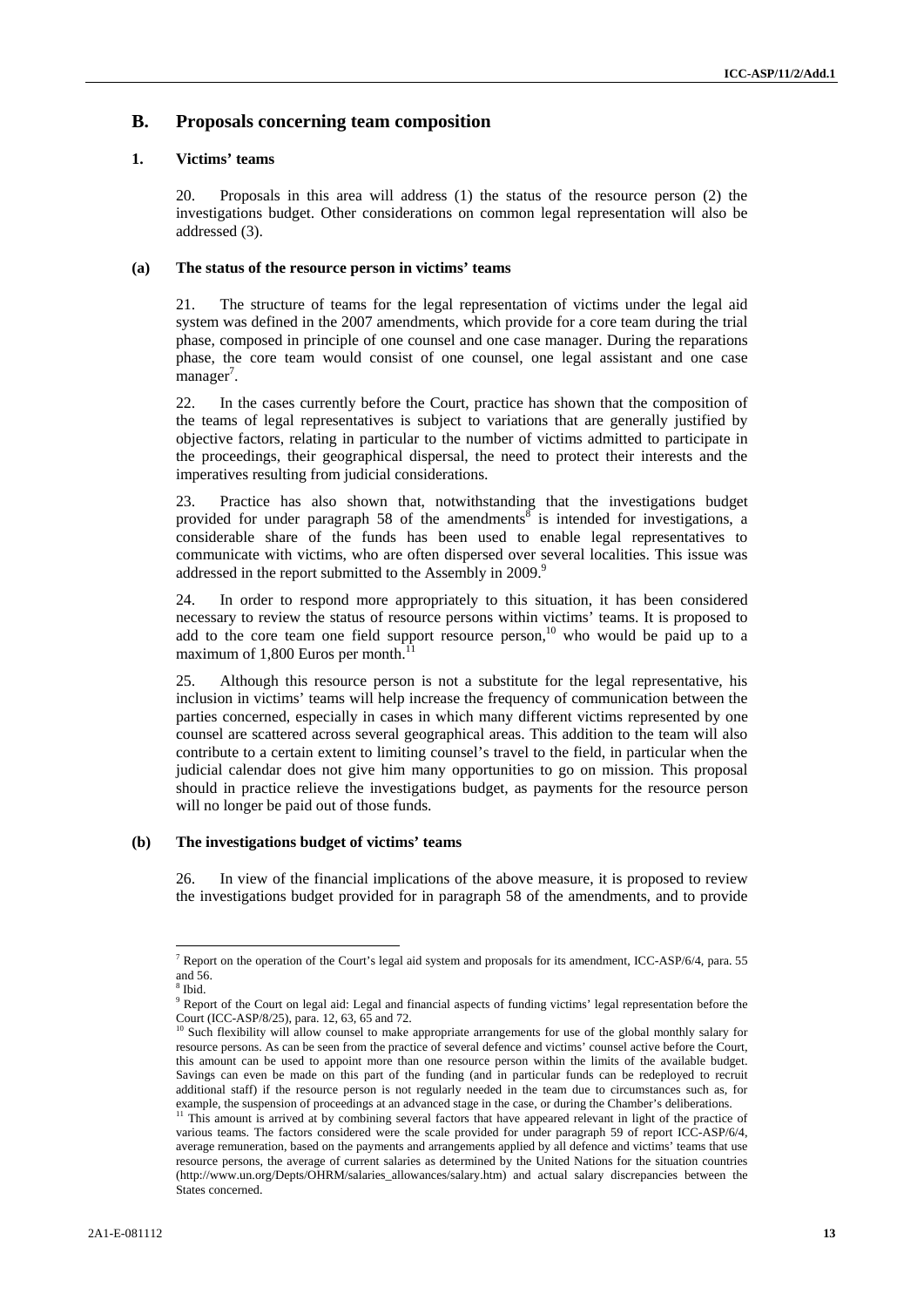instead an amount of 22,152 Euros to cover the necessary expenses in respect of field activities.

27. The purpose of this proposal is to allow the legal representative himself (or with his colleagues in The Hague and staff *in situ*) not only to conduct investigations in the field, but also to keep the victims informed of the progress of the case, to ask them for instructions, to identify their needs in order to be able to represent them efficiently before the Court, or to respond to specific requests from Chambers which involve travel to the field.

28. Following current practice to date, the legal representative may in many cases make internal arrangements in planning missions, in particular by limiting or increasing the number of days necessary for each mission as well as the number of people participating. The presence of the resource person in the field is clearly an essential factor to consider in such planning and to ensure the efficient use of available resources.

29. The above measures will not reduce in any way the funds allocated to investigations pursuant to the amendments, but provide increased flexibility in the use of available resources within the limits of the budget allocated to the team in question.

30. Should the funds prove insufficient, counsel can always apply to the Registrar for additional means, stating the reasons for his request. If necessary, in considering the requests for additional means, due regard will inter alia be given to the requirements of the proceedings, the number of victims in the case, their geographical dispersal and the electronic access available to the teams. In any event, the Registrar will make an appropriate decision, with the assistance of the legal aid commissioners if need be, and always subject to the relevant Chamber's review in accordance with regulation 83 (4) of the Regulations of the Court.

#### **(c) Further considerations**

31. The Registry is aware that the appointment of legal representatives in the Court's system is governed by the principle of free choice of counsel, and that the Chambers decide on common legal representation if considered appropriate. In this regard and whenever justified, the Registrar will make every effort, for all cases before the Court, to put forward proposals for the reduction of the number of teams provided for in the budget to one per case. No challenge was raised to this common-sense measure in the comments received, which only addressed a possible reallocation of the amounts saved. On this last point, the Registry considers that the remuneration of the teams of legal representatives must continue to comply with the current legal aid system and defers any other question to the upcoming review of the legal aid system.

32. All the other options, including the appointment of an Office of Public Counsel for Victims would be assessed in consultation with the Chambers and victims concerned in the event of a conflict of interest and any other relevant factor impeding the proper implementation of the above approach. It should be recalled that the option of appointing this Office in place of external counsel is under review, and will be considered more thoroughly in the draft review of the system to be submitted to the Assembly at its eleventh session.

33. The objective pursued in this approach is to ensure in all cases, and in conformity with all the relevant legal provisions, that the victims involved in proceedings before the Court always have effective legal representation, in a manner which adequately meets the demands of sound management of the Court's limited resources. The use of the Contingency Fund to finance additional teams could then be considered.

#### **2. Defence Teams**

34. A study of the current composition of defence teams as regards the conduct of investigations during the pre-trial and trial phases reveals two essential facts. First, the professional investigator, $12$  whose fees are paid from the investigations budget in

 $12$  This category is provided in regulation 137 of the Regulations of the Registry.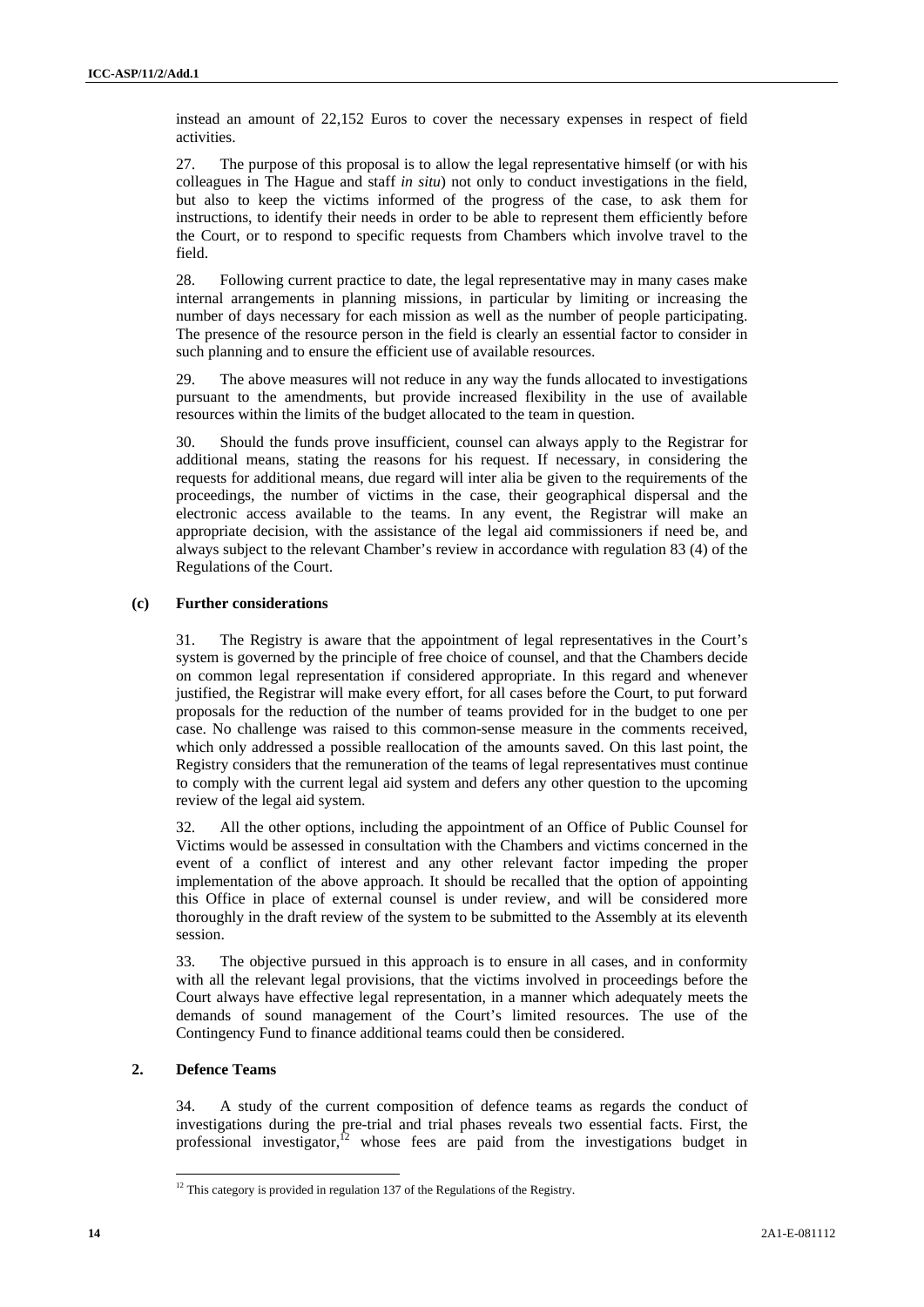accordance with the amendments, $13$  has hardly been used by defence counsel working on the various cases. Secondly, counsel have generally favoured the use of resource persons to cover the investigation needs of their teams.

35. Considering this widespread general practice, it is proposed to formalize the status of the resource person within defence teams, with a monthly remuneration of 1,800 Euros  $maximum$ <sup>14</sup> to be drawn from the investigations budget. Given that the quasi-permanent presence of the resource person within the team would guarantee a degree of stability in the conduct of investigations in the field, this proposal could potentially limit demands for legal aid through requests for additional resources under regulation 83 (3) of the Regulations of the Court.

36. This formalization of the status of the resource person is not intended to replace the professional investigator – who is included in the budget for investigations - but it opens up many options for counsel to manage resources optimally whilst ensuring an appropriate defence. These options are increased by the flexibility governing implementation of the legal aid system, which, for example, enables counsel, by making appropriate arrangements if necessary — as is currently the practice among defence teams — to use the available resources to recruit one or more professional investigators, assisted by one or more resource persons. It is also noteworthy that, in general, professional investigators are not systematically needed for investigations on a quasi-permanent basis, and that their remuneration is based not on a regular salary, but rather on the activities carried out by them.

37. Again, the above measures will not result in fewer resources being allocated to investigations under the amendments,<sup>15</sup> but rather they enhance the flexibility with which available resources may be used within the limits of the allocated budget.

#### **C. Proposals on the remuneration of team members**

#### **3. Remuneration of team members currently employed under the legal aid system**

38. The fees (or remuneration) of the members of defence and victims' teams have been calculated on a gross-rate basis under the amendments to the legal aid system.<sup>16</sup> In addition to fees, team members operating a professional practice, alone or in association with others, while working at the Court receive an additional amount to compensate for professional charges,<sup>17</sup> which is paid on certain conditions and up to a maximum of 40 % of fees.

39. The items covered by such compensation are set out in the Report to the Assembly of States Parties on options for ensuring adequate defence counsel for accused persons.<sup>18</sup> Essentially these are to cover costs related to operating a law practice, the payment of clerks and outside associates where necessary, and bar fees, which may increase in the event of appointment to the Court, as well as contributions to social security, pension and health insurance schemes to which counsel belongs, including international hospitalization coverage for high-risk countries.

40. The payment of such compensation is intended to be limited to the trial phase or to the pre-trial and appeals phase where the constraints imposed by the Court's calendar justify counsel's presence at the seat of the Court for a period exceeding 15 days.<sup>19</sup>

41. Compensation is not paid automatically. It is conditional on the production of supporting evidence enabling the Registry to determine the applicable rate of compensation, by using objective criteria such as national statistics where available.

<sup>&</sup>lt;sup>13</sup> Report on the operation of the Court's legal aid system and proposals for its amendment (ICC-ASP/6/4), para. 47.

The parameters used to determine this amount are set out in footnote 11.

<sup>&</sup>lt;sup>15</sup> Report on the operation of the Court's legal aid system and proposals for its amendment (ICC-ASP/6/4) para. 47.

<sup>&</sup>lt;sup>6</sup> Ibid., annex VI.

<sup>17</sup> ICC-ASP/5/INF.1, 31 October 2005, para.5 and ICC-ASP/6/4, annex VIII.<br><sup>18</sup> ICC-ASP/3/16, 17 August 2004, para. 21 and 22.

<sup>&</sup>lt;sup>19</sup> Report on the operation of the Court's legal aid system and proposals for its amendment (ICC-ASP/6/4), annex VIII, paragraph 5.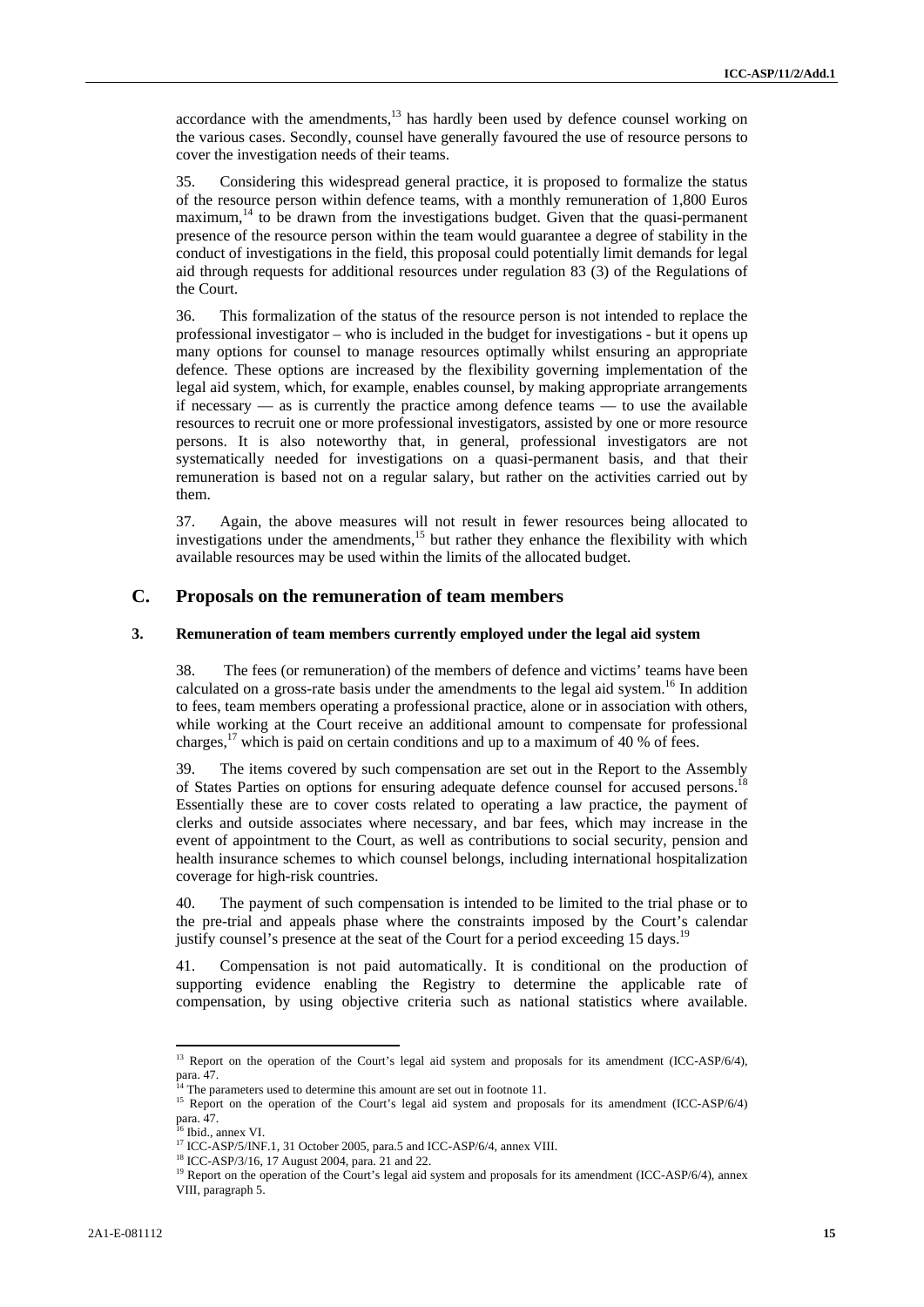Charges eligible for compensation must be directly linked to the work carried out in proceedings before the Court.

42. Rigorous enforcement of strict control measures for the payment of amounts due for professional charges to the relevant members of all teams playing a role in the legal aid system during all phases is likely to generate considerable savings during the year 2012, which could reach close to one million Euros*.* 

43. It is therefore proposed to (a) maintain the current payments system for all team members currently employed under the system of legal aid paid by the Court and (b) to apply the payment proposals hereunder to future cases and situations only.

44. Applying the proposals to the future only is justified in particular by the fact that they amend the initial conditions under which current members of the teams concerned were appointed to act, but also in order to guard against any situation that could have an adverse effect on the expeditious and efficient conduct of current proceedings before the various Chambers.

#### **4. Establishing a net basic salary**

45. The level of payment for team members was set in the 2007 amendments, in particular by calculating for each post the gross pensionable remuneration of a staff member of the appropriate grade within the Office of the Prosecutor<sup>20</sup> at step V. Taking gross salary as a basis — which was not meant to be a definitive solution — was justified in order to take into account imperatives related to, inter alia, taxation of counsel and/or pension contributions, and was intended to ensure a degree of equivalence between counsel and members of the Office of the Prosecutor, so as to help uphold the principle of equality of arms.

46. However, practice at the Court has shown that the reference to gross remuneration was not justified, and duplicated the compensation of charges as described above. Thus one of the relevant criteria in contributing to equality of arms between counsel for the defence or victims and counsel in the Office of the Prosecutor is not the cost to the Court of their monthly remuneration – in other words, the gross salary - but the final amounts received each month by the persons concerned, namely, the net salary. The difference between the gross salary and the net salary of a staff member employed by the Court is accounted for by the total deductions applicable to Court officials, which are irrelevant and duplicate the regime applicable to independent counsel. The amount of tax paid by counsel on their remuneration under the legal aid system has moreover proven to be recoverable through the compensation scheme described above. Hence it is clear that gross salary is no longer a relevant criterion and must be replaced in future situations and cases by reference to net salary only.

47. In view of these parameters, it is proposed to consider that net base salary be set in accordance with the table below, plus a global amount to cover the totality of taxes or similar additional charges payable by the relevant team members. The percentage for professional charges mentioned above would be included in this global amount (see attachment).

| Team members                                    | Current remuneration<br>$(in\>euros)$ | Net base salary proposed<br>$(in\>euros)$ |  |
|-------------------------------------------------|---------------------------------------|-------------------------------------------|--|
| Counsel                                         | 10,832                                | 8,221                                     |  |
| Associate counsel and professional investigator | 8.965                                 | 6,956                                     |  |
| Legal Assistant                                 | 6,113                                 | 4,889                                     |  |
| Case manager                                    | 4,872                                 | 3.974                                     |  |

 20 Ibid., annex VI.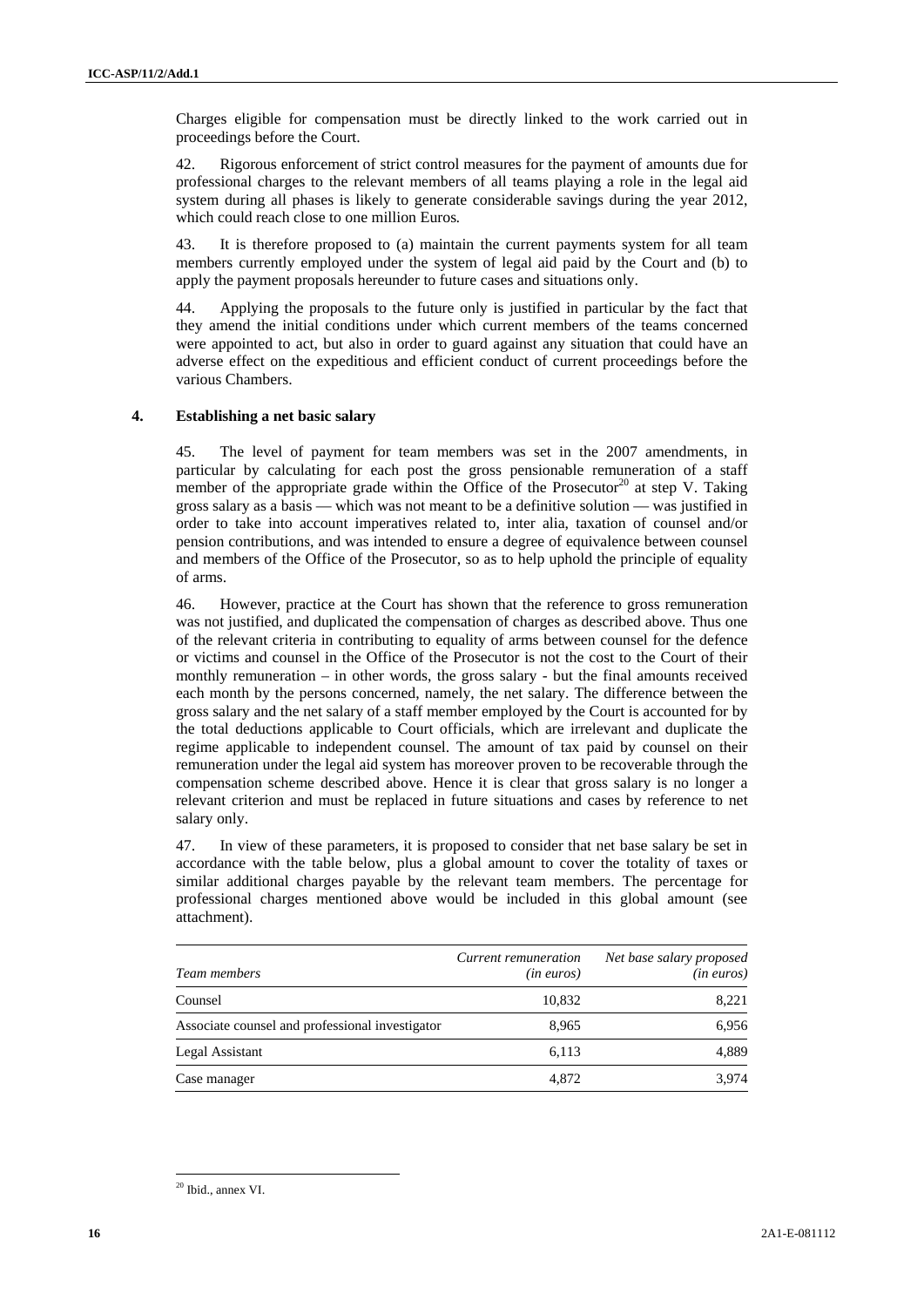48. It is thus proposed to pay a maximum of 30  $\frac{1}{2}$  of the net base salary as compensation for all charges combined (including pension and health insurance contributions) that are directly related to counsel acting in proceedings in Court, or to fees received under the legal aid program. This percentage would then represent a weighting which should ultimately provide counsel at a minimum with the equivalent of the gross salary of the corresponding category within the Office of the Prosecutor.

49. This proposal is intended to apply to counsel, associate counsel, duty and ad hoc counsel, as well as to legal assistants and case managers, but in the proportions determined hereunder.

50. The applicable percentage would only be paid on production of evidence of actual payment of charges, and once the relevant amounts have been determined on the basis of all available objective data, including national statistics. This determination will be proportionate to the amounts received from the Court and will also take particular circumstances into account. Where necessary, the Registrar can seek the advice of the legal aid commissioners.

51. However, in order to limit the impact of an excessive increase in payments, which could arise if the same percentage provided for counsel were to be applied to legal assistants and case managers, it is proposed to limit the rate applicable to these latter to 15% maximum. This reduced percentage reflects in particular the fact that legal assistants and case managers are not subject to the same professional charges and contributions as counsel.

52. By the same token, the compensation regime will not apply to resource persons. This exclusion is explained by the reduction in pay as set out above. It will not apply to the professional investigator either, for two main reasons. First, because their fees are funded out of the budget for investigations. Second, this budget would be considerably reduced if any percentage were to be applied to them.

53. The implementation of these proposals should generate considerable savings for the legal aid budget without affecting the ability of indigent persons to receive the resources reasonably necessary to guarantee their legal representation before the Court. The expected yearly savings per appointed counsel would amount to at least 53,736 Euros, and to at least 42,096 Euros per year in the case of an associate counsel (see attachment).

54. Two important factors will of course have to be taken into account when assessing the effective savings generated in the legal aid budget, namely any decisions by the Registrar under regulation 83 (3) of the Regulations of the Court, and/or by the Chambers pursuant to paragraph 4 of that regulation. However, the Registry will continue stringently to monitor the team's use of the resources provided to them and to examine any request for additional funds, ensuring that the persons concerned continue to benefit from a fair trial in a manner consistent with the efficient management of public funds.

#### **5. Remuneration during phases in which activities are considerably reduced**

55. The Court has installed computerized systems for all teams acting in its proceedings that allow their respective members to access their independent network from their place of residence and to exchange exhibits and comments in a fully secure environment. These systems were designed according to various parameters, such as the need to allow counsel to act effectively before the Court without compromising their domestic professional practice.

56. Moreover, the regular presence of counsel and associate counsel at the seat of the Court is not always justified, in particular during certain phases in which activities are considerably reduced or proceedings are suspended. The Registry is of the opinion that these periods are not necessarily phases in which a presence is required at the seat of the Court. However, such presence could be necessary in certain circumstances, in particular where the requirements of the proceedings necessitate it (if a hearing is scheduled for instance) or for reasons related to meetings between counsel and client.

<sup>&</sup>lt;sup>21</sup> This amount is proportionate to the maximum compensation percentage applied to the gross salary (40%). Counsel's net salary is used as a reference in determining this percentage.